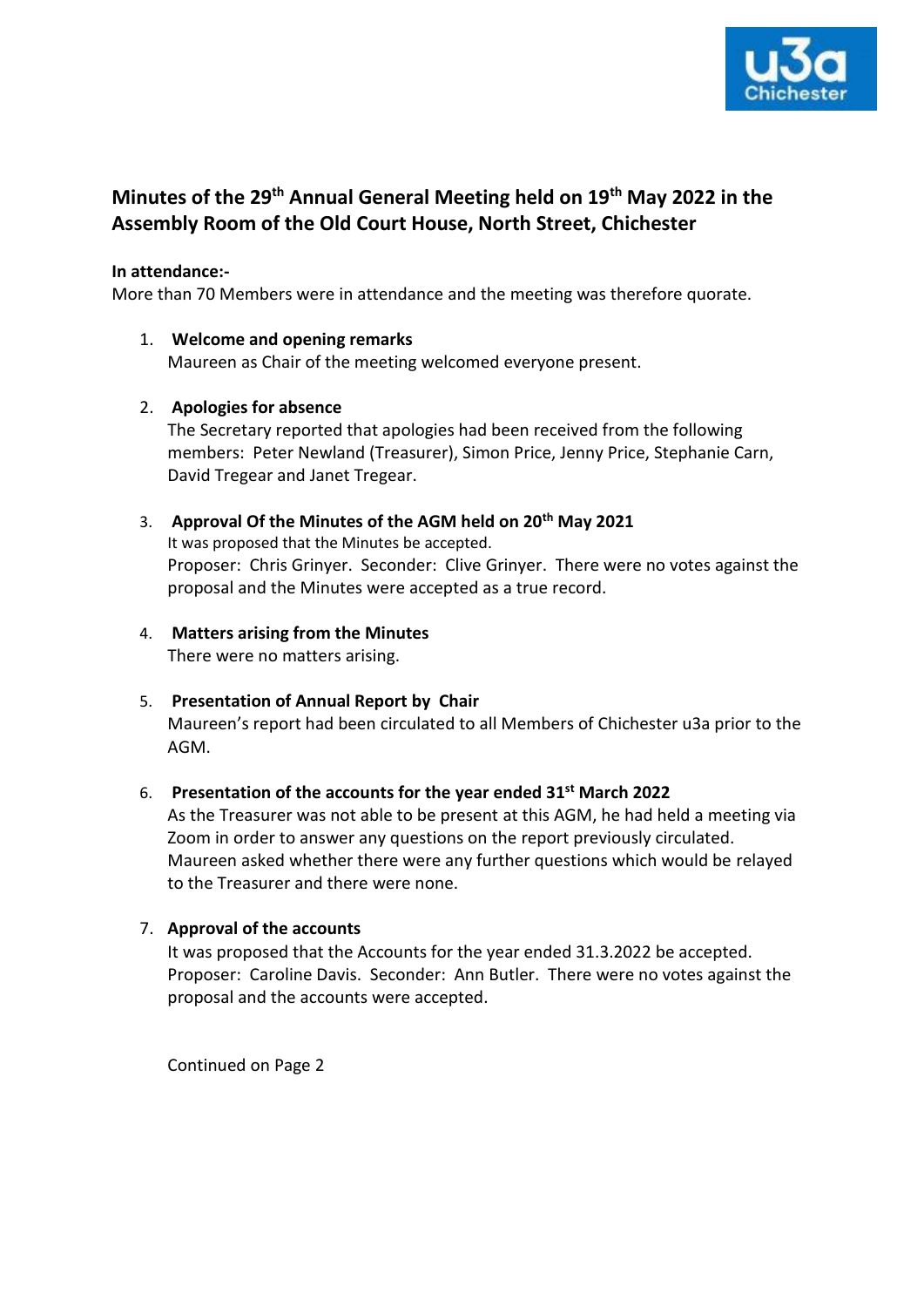

PAGE 2 (V.1)

### 8. **Appointment of Independent Examiner**

It was proposed that Mr Peter Grimley FCA be appointed Independent Examiner once again. Proposer: Terry Timblick. Seconder: Peter Hill. There were no votes against and the proposal was carried by a majority vote.

# 9. **Election of Officers and Committee Members**

Maureen explained that she had completed three years as Chair of Chichester u3a and so was standing down in accordance with the Constitution.

No-one had to date offered to take on the role and she asked whether any of the Members present would be prepared to volunteer. She went on to say that the Secretary had also completed three years and a volunteer was needed also for this role.

**Vice Chair: Jill Cook.** Proposed by Peter Hill. Seconded by Maureen Doyle. No votes against. **Result:** Jill Cook was re-elected as Vice Chair.

**Treasurer:** Barry Easton had been nominated as Treasurer. Proposer: Miriam Knight. Seconder: Jill Cook. No votes against. **Result:** Barry Easton was elected Treasurer. **Committee Members:** Caroline Davis has been Groups Co-ordinator for the last 5 years whilst serving on the Committee. She would continue in the Groups Coordinator role while standing down as a Committee Member.

Existing Committee Members are Peter Hill, Peter Le Touze, Miriam Knight. It is proposed that Margaret Le-Good joins the Committee as Social Events Secretary. Jacqueline Easton, and Mike Cockerell have also been nominated to join the Committee.

Maureen proposed that the Committee be voted in en bloc as given above. Seconder: David Rees. There were no votes against. **Result:** proposal carried by a majority vote.

# 10. **Questions received by post or email to Secretary and from the floor**

The Secretary reported that no questions had been received by post or email. Member Liz Bond asked from the floor what would happen as no Chair or Secretary had come forward. Maureen responded by saying that Jill, as Vice Chair, would ensure day-to-day running will continue until it is possible to fill these roles. She also explained that in her time as Chair, her aim had been to build teams around the various functions so that responsibility was shared. It was further suggested that any Member considering whether or not to take up a role might like to attend a monthly Committee Meeting to learn more about the running of our u3a.

# 11. **Vote of Thanks**

Jill, in expressing thanks to Peter Newland for the work he has done as Treasurer, described the way in which the financial position has been transformed**.** The accounts are presented clearly and in a format that is easy to understand. He has also re-designed and updated the website.

Continued on Page 3